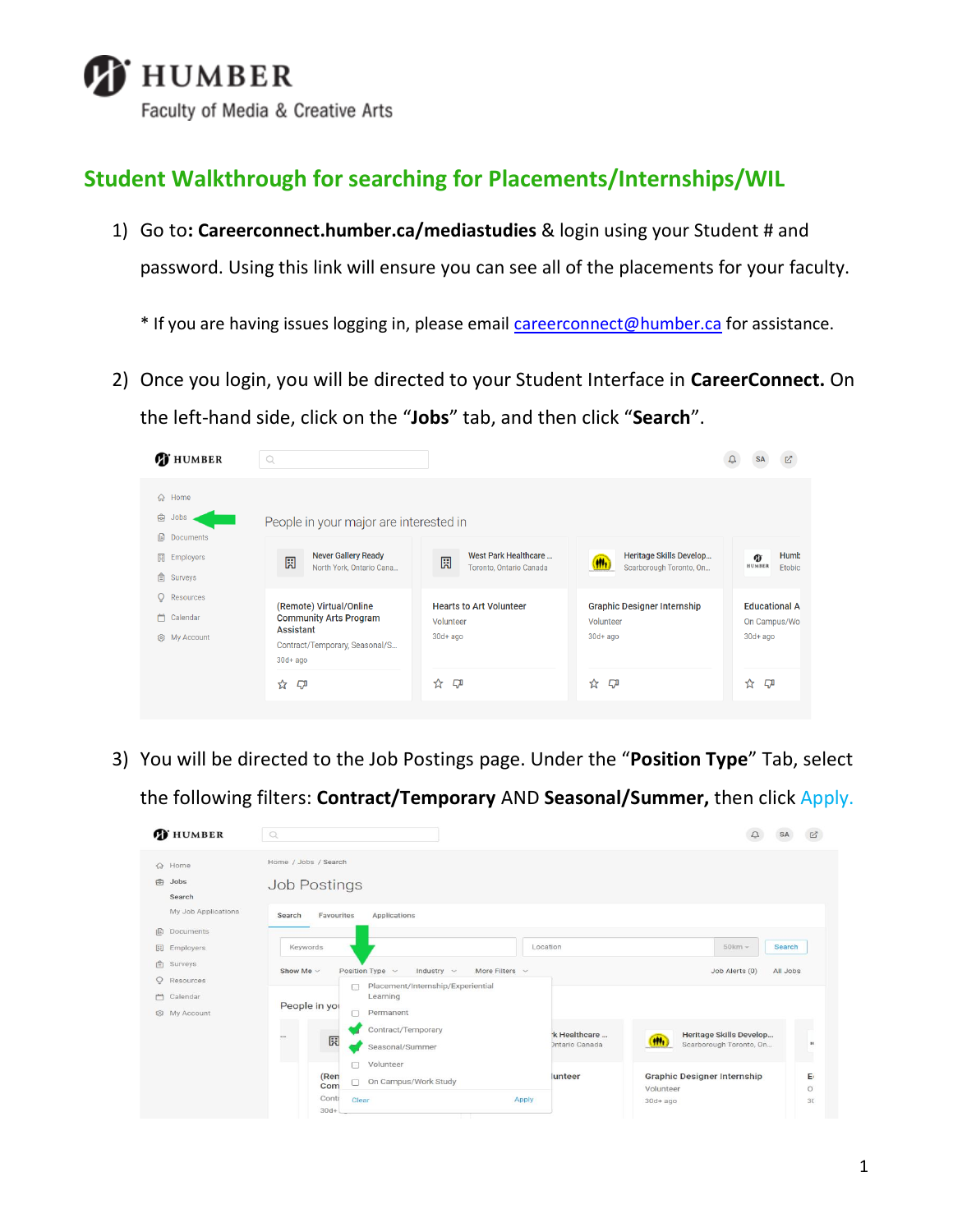

and clicking Apply.

## **Student Walkthrough for searching for Placements/Internships/WIL**

\*\* **Please note:** if you select too many of the filters mentioned below, you may not get as many search results. If you notice you are not getting many results, please try removing some filters.

4) Use the "**Industry**" Tab to fine-tune your results by selecting your desired Industry

| <b>D</b> HUMBER                                 | $\mathbb{Q}$                                                                                                                                                                                                                                                                                                                              |                                               |
|-------------------------------------------------|-------------------------------------------------------------------------------------------------------------------------------------------------------------------------------------------------------------------------------------------------------------------------------------------------------------------------------------------|-----------------------------------------------|
| G Home                                          | <b>Job Postings</b>                                                                                                                                                                                                                                                                                                                       |                                               |
| €<br>Jobs<br>Search<br>My Job Applications      | <b>Favourites</b><br><b>Search</b><br><b>Applications</b>                                                                                                                                                                                                                                                                                 |                                               |
| 旧<br><b>Documents</b><br>園<br><b>Employers</b>  | Location<br><b>Kevwords</b><br>Jobs I Qualify For (all) $\vee$<br>More Filters $\sim$<br>Position Type $\sim$<br>Industry $\sim$                                                                                                                                                                                                          | $50km -$<br><b>Search</b><br>Job Alerts (0)   |
| 自<br>Surveys<br>Ō<br>Resources<br>曲<br>Calendar | Contract/Temporary ×<br>Seasonal/Summ<br>Accommodation & Food Services (72)                                                                                                                                                                                                                                                               | Q<br>+ Create Job Alert<br><b>A</b>           |
| හ<br>My Account                                 | 1 - 20 of 119 results<br>Administrative & Support (56)<br>Agriculture, Forestry, Fishing & Hunting (11)<br>OTA/PTA Work Study Stude<br>Ø.<br><b>Architectural &amp; Interior Design</b><br>С<br><b>HUMBER</b><br>Humber College Institute of Technol<br>Arts, Entertainment & Recreation (71)<br>с<br>Contract/Temporary , On Campus/Work | Show 20 $\sim$<br>IE Y<br>2d<br>☆<br><b>C</b> |
|                                                 | <b>Built Environment</b><br>Pharmacy Technician<br>Construction (23)<br>園<br>Stevenson Memorial Hospital- Allist<br>and the company of the company                                                                                                                                                                                        | 2d<br>ĘД<br>☆<br><b>Apply</b>                 |

5) You may also use **Keywords** to refine your search… For example:

| <b>T</b> HUMBER                                   | $\mathbb{Q}$                                                                                            |                                      |
|---------------------------------------------------|---------------------------------------------------------------------------------------------------------|--------------------------------------|
| <b>命</b> Home                                     | <b>Job Postings</b>                                                                                     |                                      |
| €<br><b>Jobs</b><br>Search<br>My Job Applications | <b>Favourites</b><br><b>Applications</b><br><b>Search</b>                                               |                                      |
| Documents<br>10                                   | graphic design<br>Location                                                                              | $50km -$<br><b>Search</b>            |
| 圓<br>Employers<br>自<br>Surveys                    | Jobs I Qualify For (all) $\vee$<br>Position Type $(2)$ $\vee$<br>More Filters $\sim$<br>Industry $\sim$ | Job Alerts (0)<br>+ Create Job Alert |
| $\overline{Q}$<br>Resources<br>Calendar<br>凸      | Seasonal/Summer ×<br>Contract/Temporary ×<br><b>Clear All</b><br>1 - 20 of 26 results                   | Show 20 $\sim$<br>IE ×               |
| 8 My Account                                      | Graphics Design / sign manufacturer / graphic installer<br>園                                            | $30d+$                               |
|                                                   | A1A SIGNS AND GRAPHICS INC.- Mississauga, Ontario Canada<br>Contract/Temporary                          | ĘД<br>☆                              |
|                                                   | <b>Graphic Design</b><br><b>SPARKGROWTH</b><br>Spark Growth-Toronto, Ontario Canada                     | 15d<br>ĘД<br>ኚፖ                      |